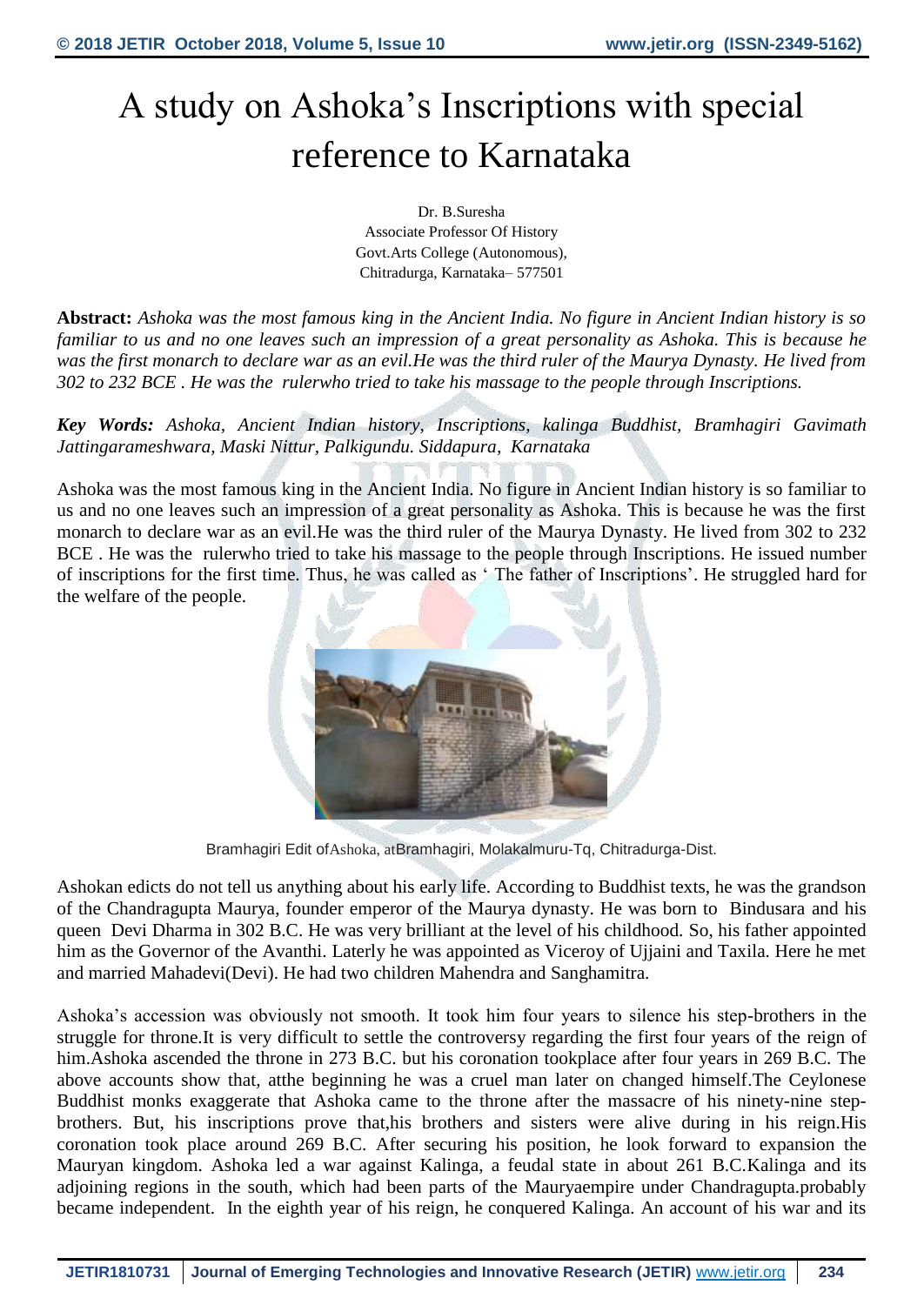effects is given by Ashoka himself in rock edict XIII. The conquest materialized at a great cost of life and untold misery of the people. So alarming and shocking was the damage that Ashoka decided to do away with war. He slowly turned to Buddhism for solace, hence Ashoka's period is known as the golden era of Buddhism.

#### **AshokanEdicts :**

After the *kaling*a war, he published edicts all over his empire to publicize his policies. These were engraved on boulders, stone pillars, stone slabs and cave walls. They are of great value for the historian to know about Ashoka as well as Mauryan period. These edicts were dispersed throughout the area of Modern India (except the extreme southern parts of South India), Bangladesh, Nepal, Pakistan and Afghanistan.

Ashoka issued more than thirty three inscriptions. These were divided in to four categories according to their subject matter,medium and Their chronology .

Minor Rock edicts – These were inscribed at the beginning of his reign.

Minor piller edicts – These (5) were inscribed on pillars of Ashoka.

Major Rock edicts – These(14) were containing Principles and ethics.

Major piller edicts – These (7) were inscribed at the end of his reign.

**Minor Rock Edicts:**These were inscribed at the beginning of his reign.Majour rock edicts of Ashoka inscribed on large boulders. They are situated in Kandahar of Afghanistan, Rajasthan, Madhya Pradesh, Uttar Pradesh, Bihar,Andrapradesh, Karnataka, Beirut temple, Barabar caves and etcfrontier areas of his empire.

**Minor pillerEdicts :**These (5) were inscribed on pillars of Ashoka. Minor pillar edicts may have been chronologically made parallel with the Major Rock edicts of Ashoka. The Minor piller edicts have been found at Saranatha and Allahabad(Uttar Pradesh),Sanchi(Madhya Pradesh), Rummindei, NigaliSagar(Nepal) and etc.

**Major Rock Edicts :**Ashoka issued a set of fourteen major Rock edicts which are founded in various parts such as Shahbazgarhi(Pakistan), Girnar(Gujarath),Sopara(Maharashtra),Erragudi(Andrapradesh), Dhauli(Odisha), Sannathi(Karnataka) and etc. These were inscribed on large rocks. These inscriptions were concerned with practical instructions in running the kingdom such as the design of irrigation systems and descriptions of Ashokas beliefs in peaceful moral behavior.

**Major pillerEdicts :**Ashoka issued a set of sevenmajor piller edicts which are founded in various parts such as Meerut, Delhi andKousambi(Uttar Pradesh), LauriaNandanghar, Lauria-Araraj and Rampurva(Bihar), Ranigat(Pakistan), Kandahar and pul-i-Darunteh(Afghanistan). These were exclusively engraved on pillars of Ashoka.

**Ashokan Edicts in Karnataka :**Karnataka is one of the state which considered as heartland in the historicpointof view. About 25000 inscriptions were found here belonging to various dynasties which are ruled over Karnataka. Some of them belonging to Mauryanperiod. Until now, Nine sites which are belonging to Ashokanedicts were found in Karnataka.They are as fallows,

**Bramhagiri** - Chitradurga district. Gavimath - Koppal district. **Jattingarameshwara** -Chitradurga district. **Maski**- Raichur district. **Nittur**- Bellary district. **Palkigundu** - Koppal district. **Sannati** - Gulbarga district.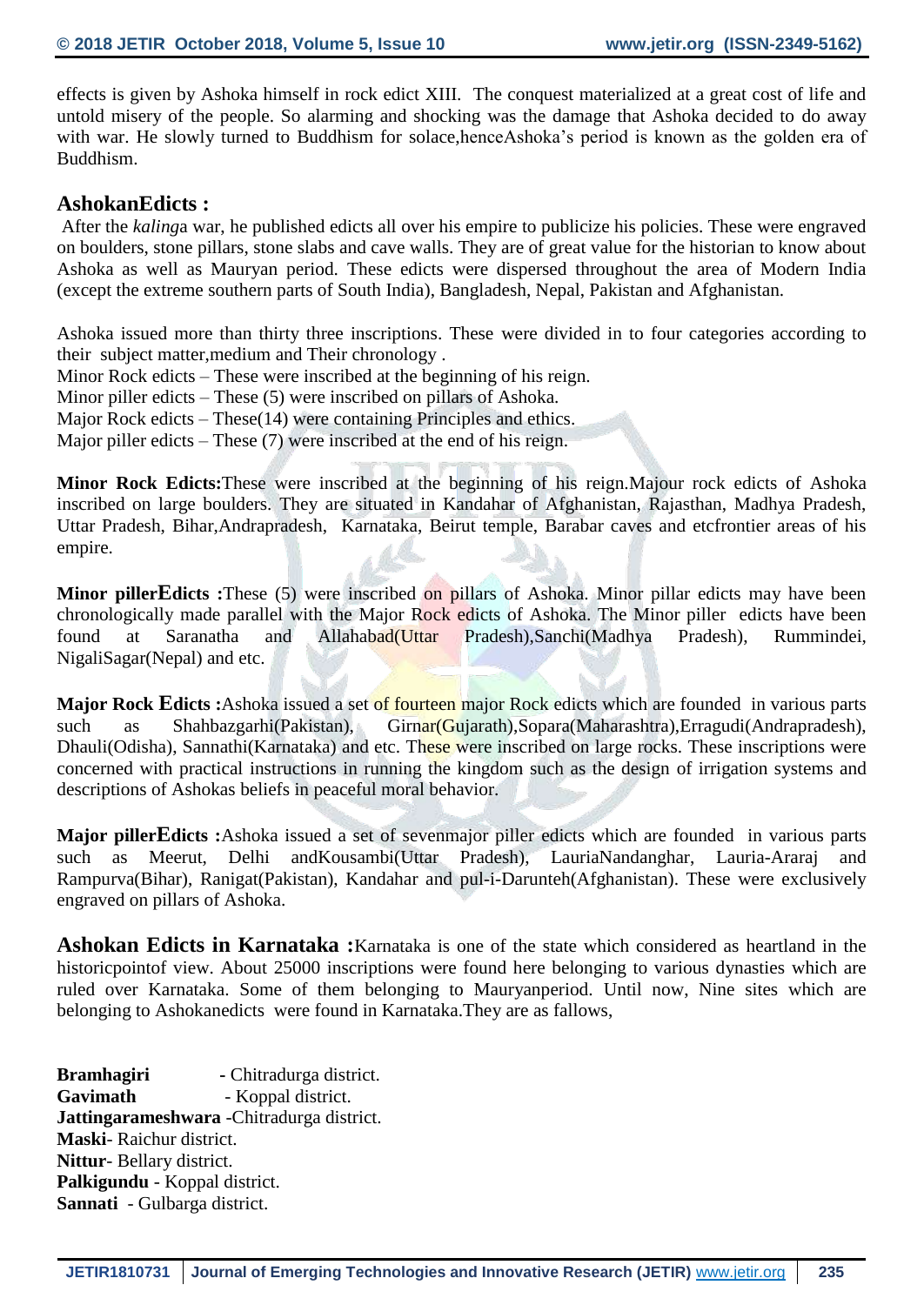**Siddapura** - Raichur district. **Udegolam**- Bellary district.

.

All of the above sites which are having inscriptions of Ashoka are geographically situated in middle and northern part of Karnataka.

**BrahmagiriEdict:**The sites of Brahmagiri, Siddapura and Jatinga-Rameswara are situated on the leftand right banks of the JangiHalla or ChinnaHaggari River where it crosses theMolkamuruTaluka of the Chitaldrurga District of Karnataka. They are all in the neighbourhood of Siddapura. Both MRE I and II are found inscribed , in all three places. The inscription of Brahmagiri is better preserved and is incised on a block of gneiss at the northeast base of the hill of that name. Brahmagiri is a granite outcrop rising same about 600 feet above the plane and measures around 500 m East-West and 100m North-South. It is well known for the large number of megalithic monuments that have been found here. Acouple of minor rock edicts of Asoka dating back 250 B.C. were found here as early as 1891. This discovery was made by B.L.Rice. These rock edicts indicated that the locality was termed as Isila and denoted the southernmost extent of the Mauryanempire. The Brahmagiri edict consisted of 13 lines which is in Brahmiscript of pali language. The inscription was written by Chapada in Kharoshti characters. A word in the edict is written in Kharosthi. The inscription is issued from Suvarnagiri at the word of the prince (Aryaputra) to the mahamatras (Officers) at Isila. This place is identified as Isila in this edict.

**JatingaramesvaraEdict**.The third inscription is on the western side of the Jatinga-Rameswara Hill about three miles (4.83 km.) to the northwest of Brahmagiri. The inscription is cut on the floor of the steps leading to the entrance of the Jatinga-Rameswara Temple..Interestingly, the figures of elephant is engraved on the Ashokanedict at Jatingaramesvara. It is engraved one, Besides, the footprintsof Buddha are also engraved at the place.. In the first part of edict,even though, after two and half years was in the fold of Buddhistprinciples but he involved himself in sangha and devotedly worked outwell in the propagation of Buddhism in the whole of Jambudvipa (India). Even he wished in making to his neighbours to understand theprinciples of Buddhism and code of conduct. This he ordained after256 days of his journey for the propagation.

**SiddhapurEdict:**The Siddhapur edict was known as "EmmiTimmanagundu Edict. It isin Brahmi script of 22 lines of which the last lines are in Kharosthireads as "Ekathataviye cha-pada." The name of several placesincluding suvamagiri, Isilaetc are mentioned.In his rock edict II the independent border kingdoms, the cholas,pandyas in plural, satiyaputa, mostly Atiyaman of the Kongu regionand Keralaputa with whom, the Mauiyan king maintained goodrelationship.

All the three inscriptions open with the words *SuvamnagiriteAyaputasaMahamatanamcavacanenaIslilasiMahamataarogiyamvataviya / hevamcavataviya / (Devanampiyeanapayati) (Devanampiyehevam aha).*

In a free translationthis will read as follows: 'As desired by the prince and mahamatras at Suvamagiri, we wish the mahamatras of Isila good health and address them as follows (thus ordains Priyadarsi / thus says Priyadarsi)'. Thus the edicts reveal the existence of the seat of a prince and his councilors (mahamata) at a place called Suvamagiri and the existence of an administrative division called Isila within which the sites of the inscriptions lie.

**MaskiEdict** :Maski is also one of the important Archaeological site in Karnataka. It is situated in Raichur district. It lies on the bank of the Maskiriver, a tributary of Tungabhadra. The edict of Maski is discovered by C. Beadon in 1915. It was the first edict of [Emperor Ashoka](https://en.wikipedia.org/wiki/Emperor_Ashoka) that contained the name Ashoka in it instead of the earlier edicts that referred him as **Devanampiyepiyadasi.**This edict was important to conclude that many edicts found earlier in the Indian sub-continent in the name of Devanampiyepiyadasi, all belonged to Ashoka.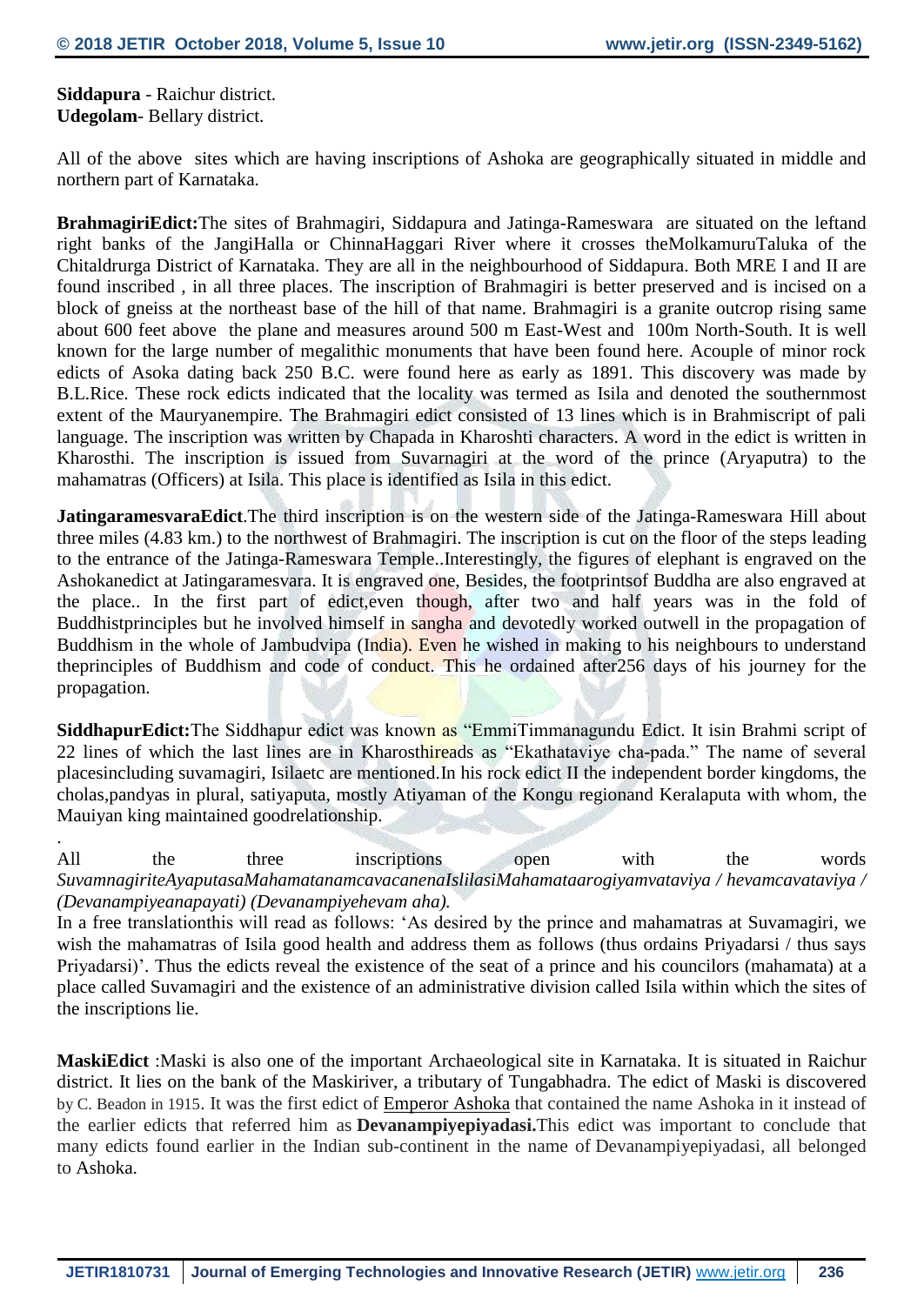In the Maski edict, Ashoka says that after two and half years also he was an upasaka, then afterwards started to showinterest and started the propagation. Even the laymen can attain theBuddha hood, according to him, he acts on it hence, one moreinteresting feature of this edict is through this edict, the real namecame to be noticed as the DevanamapriyaPriyadarshi Raja Asoka.

**NitturEdict :**The Nittur inscriptions-I and II are situated 1½ kms south of village Nittur, ShirguppaTaluq in Bellary district. These two inscriptions were noticed by E.Visvanatha, a junior engineer, Office of the Senior Geologist at Bellary.Laterly, these inscriptions were studied by the D.C.Sircar.The edicts are situated at the base of a rocky hillock.Edict-Ihas seven lines covering an area measuring 4' high x 18½' long. Letters' are 3½" to 8" high.The inscription is in Brahmi script and language is Sanskrit.

**Palkigundu and GavimathEdicts :**Palkigundu and Gavimath are the two adjacent sites, lies in Koppal districtof Karnataka. The distance between these two is just 3.5 kms.Gavimath or GavisiddeshwaraMatha is on the important Math in Koppal district. It is situated in just behind the hooded hillock sits outskirts of Koppal Town. These two edicts are in Prakrit, written in Brahmi script. Palkigunduedict talk about Ashoka becoming closer to the Sangha and becoming more ardent. Further it says any person, small or big, can achieve something if they put the effort.

**SannatiEdict :**Maski is one of the Prominent Archaeological site in Karnataka. It is situated in Gulbarga district. It lies on the banks of the Bhimariver. It is famous for the Kali and Chandralaparameswari temples. In 1986, when the roof of the Kali temple was collapsed. However, itrevealed four Ashokanedict in the temple. These edicts were written in the Brahmi script of prakrit language.

**UdegolamEdict:**Udegolam is situated inTekkalakotetaluk of Bellary district**.** The inscriptions of Udegolambelonging to Asoka are found seven months after the discovery of Nittur inscriptions. Here also two inscriptions were noticed, called Edict-I and Edict-II. These edicts are also in Brahmi script and the language is Sanskrit. Edict-I is in six lines, inscription is damaged and most parts are not legible. Edict-II is in seven lines and in fairly good condition. These edicts, also depicts the name of Ashoka

#### **Message of the Edicts :**

Ashoka published meny inscriptions throughout his regin.He gave a message to us through his inscriptions. " More than 2½ years have passed since I am a upasaka. A year or more back (I was not very zealous). I am devotedly attached to Buddhists clergy. I am after visiting the Sangha. In that period (formally in Jambudhipa those Gods did not mingle with people with people are mingling now.It can be achieved by the low born also if they are very much associated with dharma. Gods are not connected only to the (uda) high class people but also can be achieved by (khudake) poor man. cavataviya - it is told that both. If you follow my proclamation both can achieve the goal. If you follow this it is going to go on increasing and become everlasting".

**Theme of the Edicts :**In many of his edicts, Ashoka's preaching the religion of Ahimsa or non-violence, which he followed throughout his life. He was always interested to see that, his subjects should be lawabiding as well as virtuous, under his personal care and observations, his subjects were always dutiful to their parents, offered gifts to the poor and deserving persons and practiced non-injury which led a pious life. He wasalways anxious for the welfare of his subjects. He played a great role in the religious history of the country and devoted a greater part of his time and energy to the welfare of the religion, but he never neglected his royal duties and his primary task of governing his kingdom. As a prince, even before the Kalinga war, he showed his great ability as a soldier and a statesman. He not only showed himself as a religiousperson but he also proved himself how capable he was as an administrator.It is analysed that the intensity of Ashoka's devotion to matters spiritual is better understood when it is remembered, the kind of men his father loved to gather round himself. It is said in theseventh16 pillar edict that kings in times past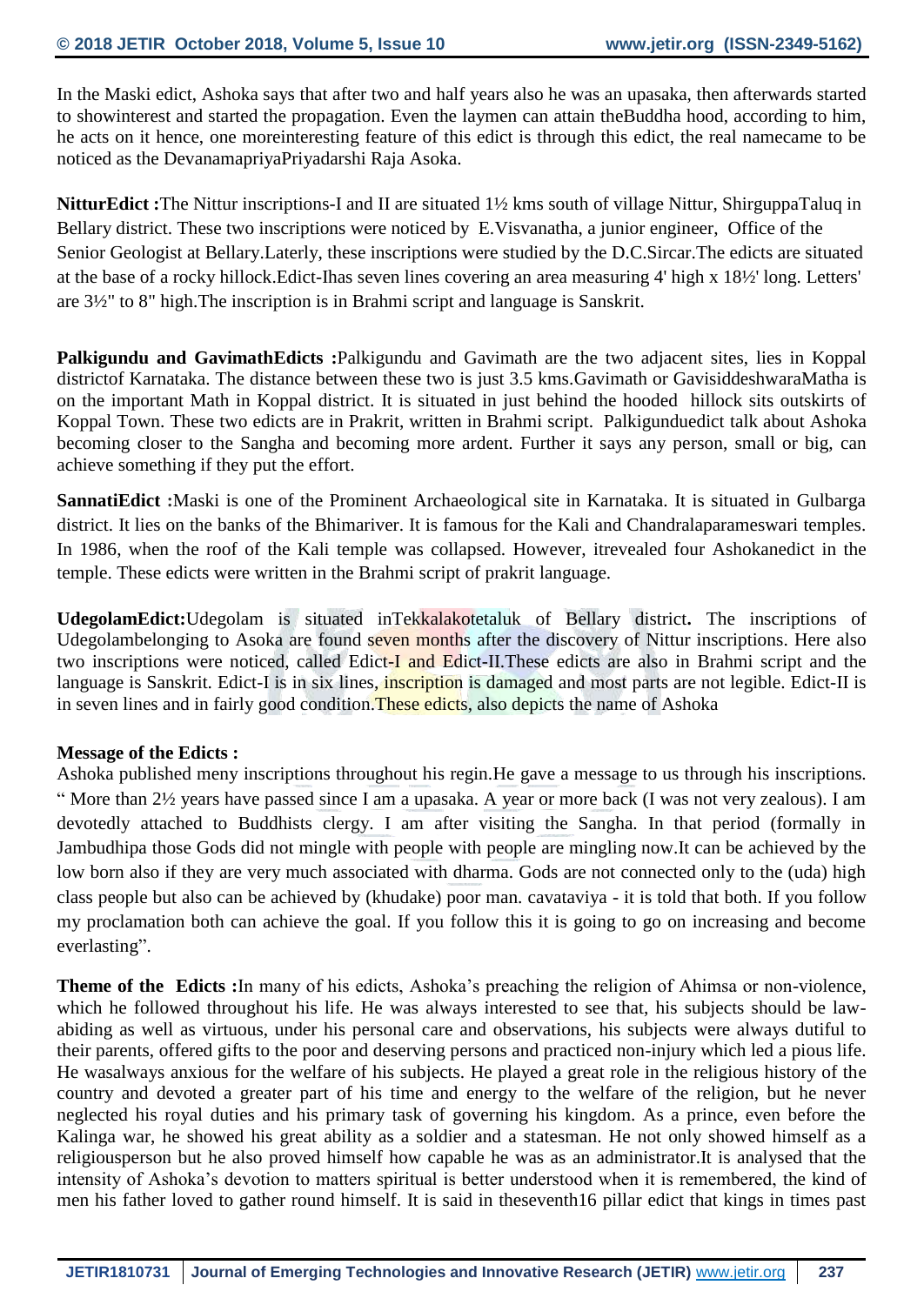also desired that "men might be made to progress by the promotion of Dhamma, Bindusara might well claimed a place among these past rulers. From him and some of the brilliant men, who graced his court, Ashoka may well have imbibed ideas in later times, when he came into close touch with the Buddhist Sangha. The reign of Bindusara may with plausibility be regarded as prelude to that of his great son. Ashoka's edicts show that although he accepted Buddhism as his religion and sacrificed everything for its purpose, he tolerated other religions also, under the shade of his umbrella, almost all the prevailing religions flourished.

**The Extent of the Empire in the South :**From thestudy of theAshokan edicts which are found in Karnataka shows that, Chitradurga district was the boundry of the Mauryan empire during his time in the South. Ashokan edict-II quoted that, Cholas, pandyas and Keralaputras were ruling beyond the kingdom of Ashoka. Of these the Cholas, pandyas and Keralaputras were ruled in Tamilnadu and Kerala. Thus Ashoka's empire stretched right to the borders of Tamilnadu and Kerala. The location of his edicts in Chitradurga district in Karnataka proves the inclusion of Southern parts of this state in his empire

**Conclusion :**Ashoka is one of the most remarkable personalities in the history of India. He has been regarded as a great emperor. The greatness of Ashoka lay not only in the vastness of his empire and that of governing it well but more than that, in his character, and the principles and ideals which he tried to pursue as a ruler. Ashoka therefore, occupies a place not only amongst the great rulers of India but among those of the world. He treated his subjects as his own children and attempted not only for their material progress but also their moral and spiritual progress. Thus, Ashoka is the most brilliant figure in the history of ancient India.By studying these inscription we can clearly understand about Ashoka's ideas and personality and greatness.

#### **Important Edicts**

#### **BrahmagiriEdict : Transliteration**

1 (A) [S]uv[a]mnagiriteayaputasamahamatanam cha vachan[e]naIsilasimahamataarogiyamvataviyahevam cha vataviya (B) Devanampiyeanapayati

2 (C) adhikaniadhatiyani v[a]saniyahakam....sa[ke] (D) no tukhobadhamprakamtehusamekamsavachharam (E) satireketukhosamvachharem

- 3 yam mayasamgheupayitebadham cha me pakamte (F) iminachukalenaamisasamanamunisaJambudipasi
- 4 mi[s]a devehi (G) pakamasa hi iyamphale (H) no hiyamsakyamahatpenevapapotavekamamtukhokhudakena pi
- 5 paka[m]i ... nenavipulesvagesakyearadhetave (I) e[t]ayathayaiyamsavanesavapite
- 6 ............ mahat[p]a cha imam pakame[yu t]i amta cha maijaneyuchirathitike cha iyam
- 7 [paka] ...........(J) iyam cha athevadhisitivipulam pi cha vadhisitiavaradhiyadiyadhiyam
- 8 [vadh]isiti (K) iyam cha savan[e] sav[a]p[i]tevyuthena (L) 200 50 6 (M) se hevamDevanampiye
- 9 aha (N) mata-pitusususus[i]taviyehemevagaru[su] pranesudrahyitavyamsacham
- 10 vataviyam se imedhamma-gunapavatitaviya (O) hemevaamtevasina

11 achariyeapachayitaviyenatikesu cha [ka]m ya..rahampavatitaviye

#### **Nittur Edict - I**

#### **Transliteration**

1. (I) Deva[nam]piyo he[vam] aha (/\*) (II) adhvi(dhi)kaniadhatiyani [va]sani yam..

2. [u]pasake [no cu] kho b[a]dhampakamtehusamekam [sa]mvacharam (/\*) (III) satireketukhosamvachare yam mayasanghe u

- 3. puyi[te].. ca me pakam[t]e (/\*) (IV) imi[n]a kalenaamisa....munisaJambudipasimi[sa] [deve]-
- 4. [hi] (/\*) (V) pakamasa hi [iya]m pha[le] (/\*) (VI) [no] hi iyam [mahapten=eva] sake papotave (/\*) (VII) kama[m] [khuda]ken=api paka9ma0mi[ne]ua vi[pule] [svage]

5. sake aradhayitave (/\*) (VIII) [sa] [e]tayaiyam a[tha]ya [savane] savapiteyatha [khu]dakaca ma[ha]pa ca imam pakameyvu am[t]a pi ca me [jane]y[vu] ti (/\*)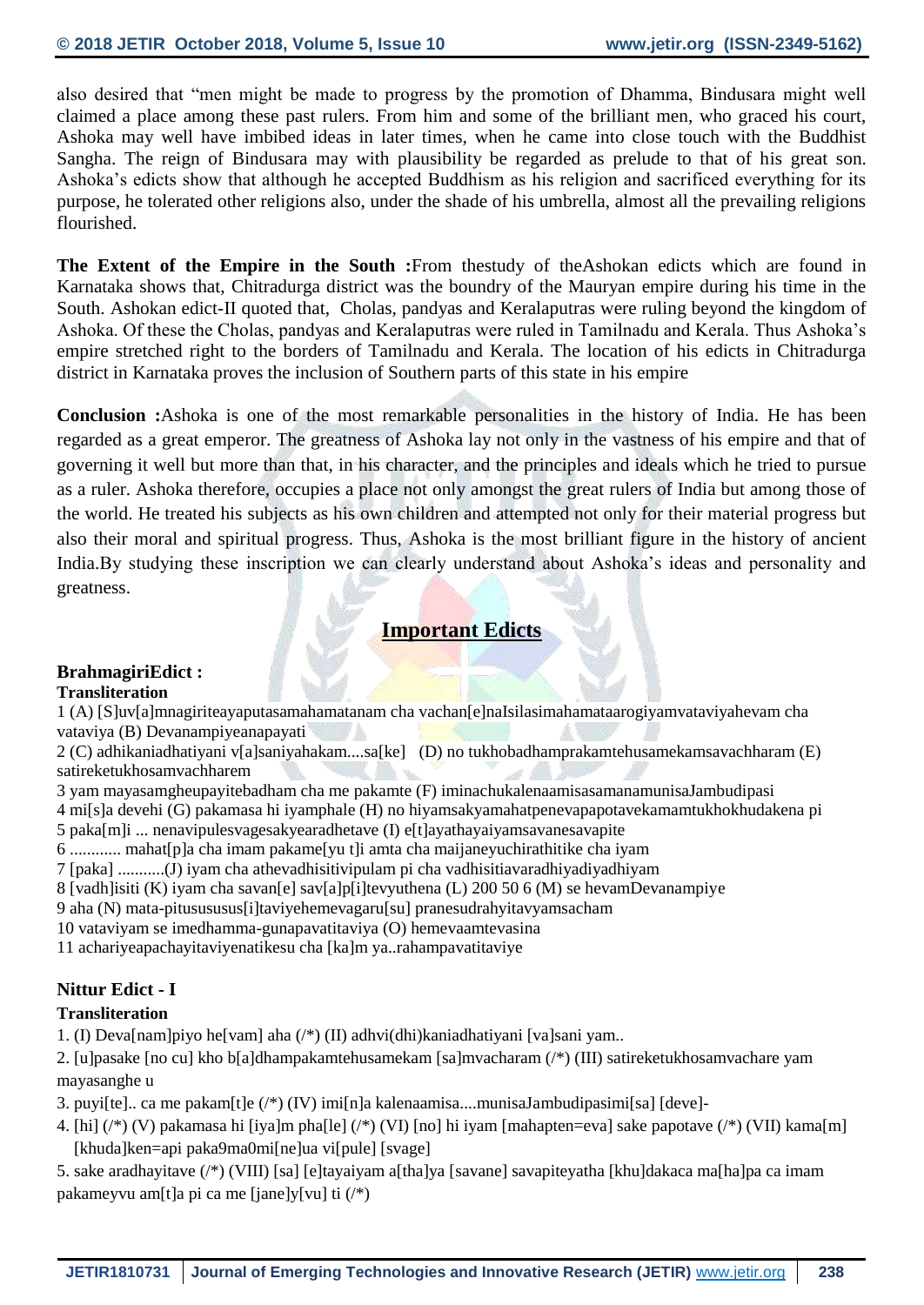6. (IX) cira-thitike [ca] i[ya]m pake(ka)mehoti (/\*) (X) imam ca v[ip]u[le] vadh[isiti] [badha]m cavadhistiavaradhiyadiyadh[i]yam [vadhis]iti (/\*) (XI) iyamcasavapite[ne]

7. [sa]vapite v[yu]thena [200 50 6] (/\*) (XII) [sava-pa]thaviyamca viva[s]iteti (/\*) (XIII) yathara[j]a Asoka aha tatha(tha) ti  $\left(\frac{1}{*}\right)$ 

#### **Nittur Edict – II**

#### **Transliteration**

1. (I) [r]ajaAsokohevam aha (/\*) (II) tupheanapayathaRajuke (/\*) (III) [se] [a]napayisati

j[a]napadamcajanamRathikanica (/\*) (IV) mata-pitususususita [v]iyati (/\*) (V) [h]evamagarusu (/\*).

2. (VI) panesucadayitaviye[e] ti (/\*) (VII) ime dharma-gunapavatitaviya [t]i (/\*) (VIII) .. [tu]pheRajukaanapayatha

(/\*) (IX) se dan[i] Devanampiyasavaca[ne][na] [a]na[pay]i[sa]t[i] (/\*) (X) se hemavaana[pa[yatha (/\*) (XI) he[meva] [ca]

#### 3. Bamhananica hath-arohanicakaranakinicayug-a[cariyani] ca (/\*) (XII)..........[yadisi] [po]ranapakit[i]..(/\*)

(XIII)..[ana][pa]y[i]sati (/\*) (XIV) ..sususitaviyati (/\*) (XV) iyamapacayitaviyeti (/\*) (XVI) acaliyeapacayi-

4. taviyacasususitaviyaca (/\*) (XVII) ye acali ..............................ti (/\*) (XVIII) [i]yam [ya]tharaham [pa]vatita[v]iy[e]

37. U

- ti y[a]d[i]siporanapaki[t]i (/\*) (XIX) yatha.
- 5. hisatirekehuveyatathapavititav[i]ye [ti] (//\*)

## **Gavimath Edict -**

## **Transcription :**

- 1. Devānaṁpiyeāhasātirekāṇiaḍhātiyāṇivasāṇiyaṁsumiupā-
- 2. sake ṇo cu khobāḍhaṁpakaṅtesaṁvacharesātirekeyaṁ me saṅgheupetibāḍhaṁ
- 3. came pakaṅte se i māyaṁvelāyaṁjaṁbudipasiamisādevāsamāṇā
- 4. mānuse hi se dāṇimisākaṭāpakamasaesaphaleṇo hi eyaṁmahateṇevaca
- 5. kiyepāpotavekhuḍakenapipakamamiṇenavipulepicakiye swage ārādhayitave e-
- 6. tāyacaaṭhāyaeyaṁsāvaṇekhuḍhakācauḍārācapakamaṁtutiaṁtā pica jāṇaṅtuciraṭhi-
- 7. tike capakamehotueyaṁcaaṭhevaḍhisitivipula (le) cavaḍhisitidiya
- 8. ḍhiyaṁ pica vaḍhisitīti

## **SannatiEdict - I**

## **Transliteration**

1. ...pa...lana...

- 2. ...aka [te] na he...
- 3. ...tam anta pasadaca cha...la pasa...
- 4. ...galahati save atapisada...kita a...
- 5. ...gaatapasadamsesamavayeva pa sa ma
- 6. ...savapasadabahusutacakiyaya [na] gama
- 7. cama nu ta athakitisalava
- 8. mahavatavacarajimikaanebini

## **SannatiEdict – II**

## **Transliteration**

1.eyamdhammalipidevanampiyena ...vasa...

- 2. nohisavate save ghati [te]...
- 3. tasatasa a [-] samadhuliyaye...[jane] tatha[...]...
- 4. kalanamvaalochayatulipa [i] kalapa [la] dhavata

## **UdegolamEdict - I**

## **Transliteration**

- 1. ....yam hakamupasake (/\*) [no] tukhobadhampa[kamte]....
- 2. ....[ba]dhamca me pakamte/imina cu k[a]lena / amisa....
- 3. ...[no] hi iyam ma[ha]pten=eva sake pa....
- 4. ....etyaiyam [a]
- 5. ....[cira-th]itikecaiyampakame....